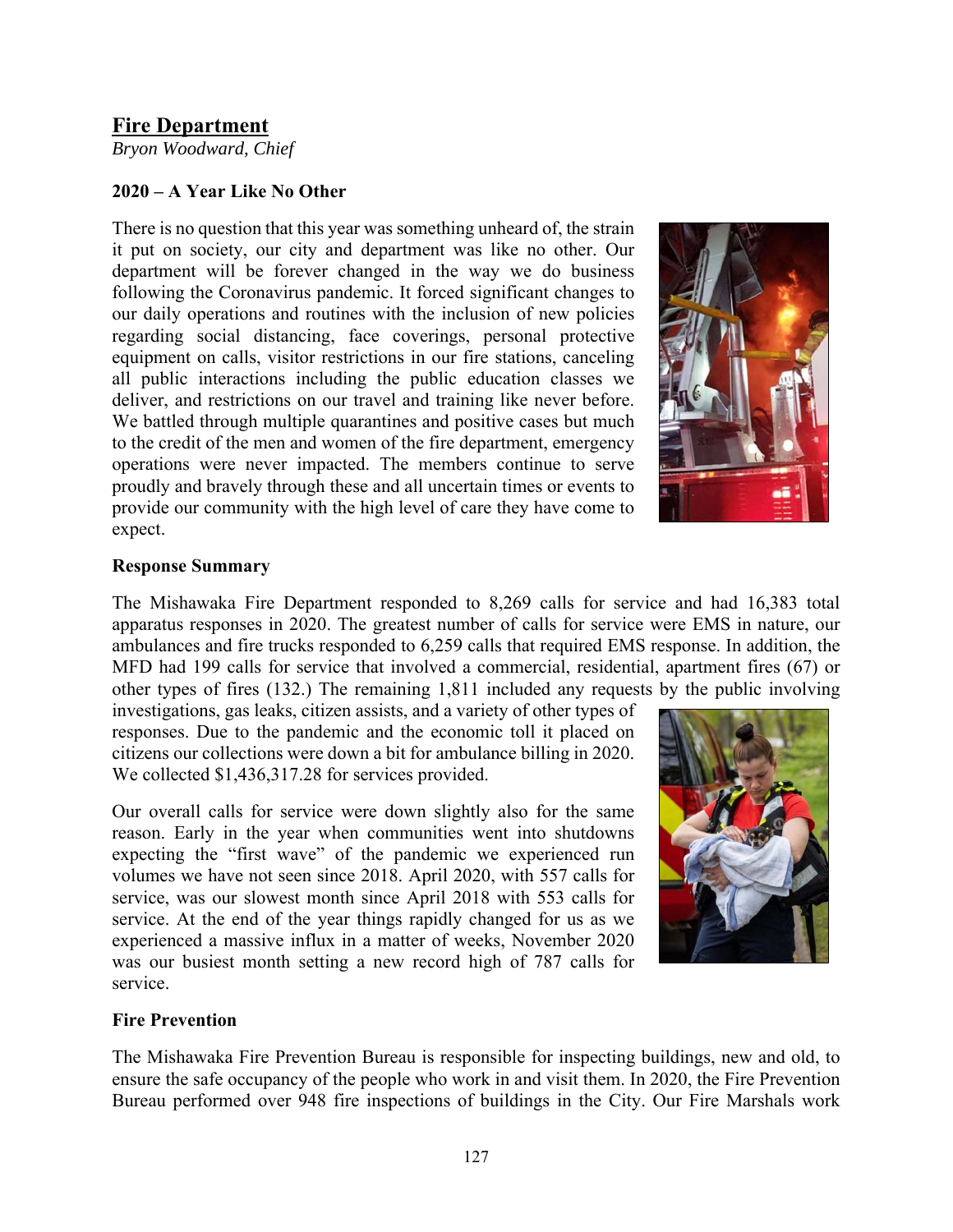closely with the Mishawaka Building Department by reviewing all design drawings for new construction, building additions, and remodels within the City to make sure all fire and building codes are met. Final inspections and testing of safety features such as fire alarm systems, fire suppression systems, emergency lighting, etc. are completed before a final Certificate of Occupancy is given.

Fire Investigators from the Bureau were called out 40 times to investigate commercial, residential, apartment and vehicle fires in 2020. All fire scenes are fully documented, photographed, and a written report is completed as to the cause and origin. Any fire that is considered suspicious in nature will be jointly investigated with the Mishawaka Police Department Detective Division. All Fire



Investigators are on call twenty-four hours a day, seven days a week, and 365 days a year.

For the third year in a row, the Mishawaka Fire Department attempted to host an open house for Fire Prevention Week but unfortunately, we were not able to do it person. This did not stop our members from delivering important safety messages to our community. Instead, the firefighters took to social media and produced short videos explaining various roles within the department and posting fire safety tips. Also, during Fire Prevention Week, they created a Drop Box folder where fire prevention and safety literature was made available on various subjects such as home fire drills, office fire safety, home fire prevention, kitchen fire prevention, etc. This literature contained informational pamphlets, coloring pages and activities that could be carried out in the homes of our citizens. Educating our citizens on fire safety is a top priority!

#### **Training**

We believe in the mantra "*You can never know enough for a job that can kill you*" so the training division continuously strives for improvement. The wide variety of services we provide makes our continuing education paramount to firefighter safety. The men and women of the MFD spent over 26,044 hours in the classroom, and on the training grounds. Our longstanding, common goal is for each firefighter to survive the shift and return home to his or her family. We are taking this to a higher level with additional training in cancer prevention, PTSD recognition, and suicide prevention to give each firefighter the opportunity for a long, prosperous career and retirement.

The department is continuously evaluating our training methods which proved to be a greater struggle last year. Multiple levels of firefighters, spearheaded by Lieutenant Josh Jester, worked together and came up with a new training program to assist in the direction and topics we would safely be able accomplish by each crew.

This training program will serve as a clear outline for all Mishawaka Fire members so that all companies throughout the city will be able to perform all duties safely and effectively. As a department we strive to provide our firefighters with relevant training that applies to emergencies that might arise in the Princess City. Most of the training included in this program has been created by members within our department while also including some information from the best instructors the fire service has to offer. Along with our promise to the public, this program will also lead to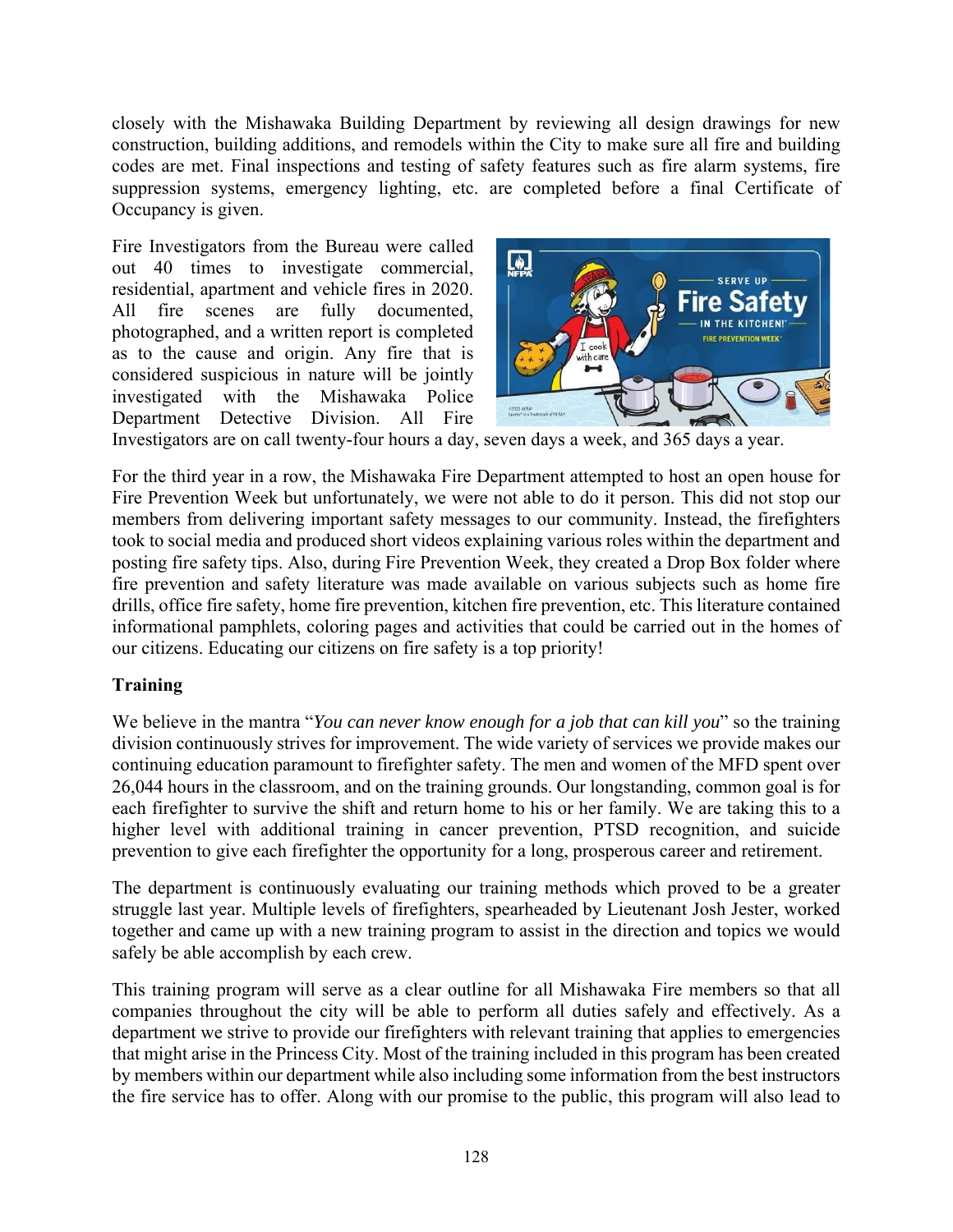an increased level of safety for each of our members. The ultimate goal of any firefighter is to return home to their family following a shift; exceptional training is the greatest way to meet this goal.

## **Apparatus / Equipment**

As our current fleet of apparatus ages, we need to be vigilant in maintaining and replacing our trucks in the most cost-effective manner. We took delivery of two new ambulances in 2020, the first was in January and it was a remount of our old Medic 1 onto a new 2020 Freightliner Type 1 Medium Duty chassis.



The second new ambulance, Medic 5, was introduced into our fleet in March. It is a Demers Ambulances Ford 450 Type 1and its main function is to run as a reserve ambulance and be placed into service during times of overwhelming demand. Several times during the pandemic this was placed into service to as a fourth ambulance to assist with the increased call volume.

Medic 4 was sent in for the same remount treatment as Medic 1 in September and we anticipate its return by the end of February 2021. Once it arrives our ambulance fleet will have been completely replaced over the last four years and the system for ambulance replacement has been revamped to meet the challenges and demand for the foreseeable future.

Many notable equipment purchases were completed and delivered in 2020 including all new battery-operated scene lights and positive pressure fans. These new battery-operated tools make our firefighters safer and more efficient during operations. We also took possession of four new Thermal Imaging Cameras (TICs) to replace outdated and worn equipment. This is the second and final half of the replacement program for these cameras, giving us all new cameras over the last two years.

Another upgrade we made was purchasing four new AeroClave decontamination units to be used in each fire station and every apparatus. These units use a hands-free process to disinfect rooms,

vehicles, and equipment with an EPA-approved, hospital-grade disinfectant at the push of a button and are vital to the protection of our firefighters especially during the pandemic.

Old and outdated equipment replacement remains in the forefront of our minds and another product that was purchased for every frontline, suppression apparatus is new Pro Pak foam systems, which the replaced of over 20-year-old foam pistols. Along with these packs our department did away with all

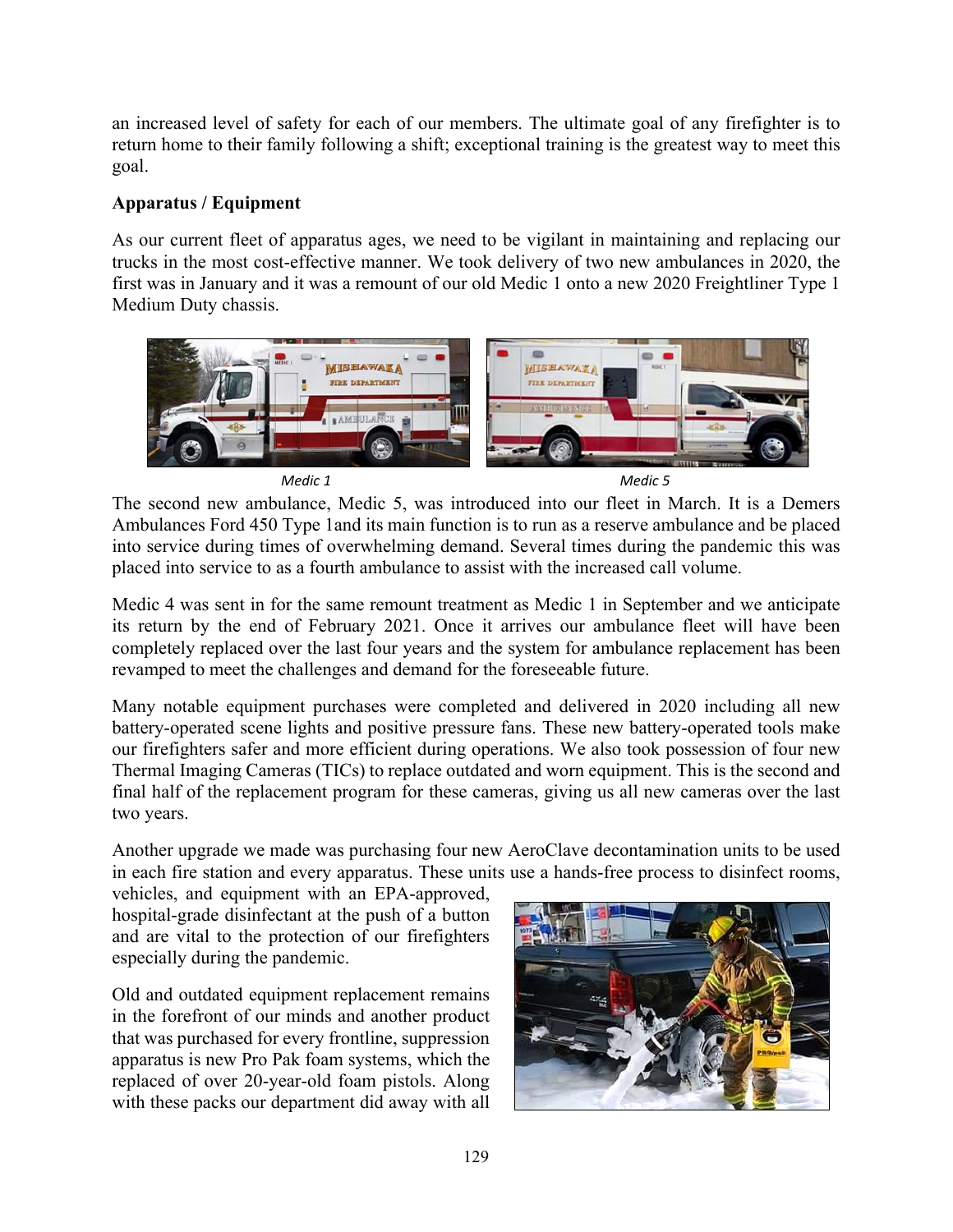our old AFFF foam after studies showed it may cause cancer and replaced it with a new product that is firefighter and environmentally friendly.

## **Charitable Causes**

The Mishawaka Fire Department continued to give back to the community in 2020. As a fire department we go into people's homes daily and see those in need. We always like to give back to the community we serve when we are able. Our Needy Family Fund is spearheaded by Firefighter Nicola DeCicco and traditionally the money comes from donations from firefighters and a GoFundMe drive that was established. With the money raised we provided Christmas gifts for the children, food for the families and various types of gift cards to help the families meet other needs. In a normal year we would be interviewing families and their children, then the firefighters would take them shopping as well. Unfortunately, we were not able to follow the same structure this year so our members decided to donate the money raised to the Mishawaka Food Pantry with the hope that the program will be back to normal in 2021.

The Mishawaka Fire Department has several firefighters trained as car seat technicians who check dozens of vehicles for proper installation of child passenger seats. Our technicians are required to do outreach and continuing education to maintain their certifications and one of the ways they achieve this is to participate in car seat events. During these events we check seats for proper installation, and proper fit for the child's height and weight. We have given away numerous seats to children through these events as well.

In 2020 Mishawaka firefighters again ran two very successful t-shirt campaigns to raise funds and awareness for some great causes.

For the 8th year, the fire department sold limited edition t-shirts that benefited Honor Flight of Northeast Indiana. This project was the creation of Driver/Operator Eric Hiatt, who is a veteran himself, and still heads up this amazing cause. The shirts were sold to the public and firefighters to be worn on duty in the month of May.

Honor Flight transports veterans from World War II, Korea, and Vietnam to Washington D.C. and back at no cost to the veteran. While in D.C. the veterans get a chance to visit their memorials and connect with other veterans. In 2020, \$2,529 worth of shirts were sold, in sum MFD has raised over \$13,000 to date, and many local veterans have benefited from the Honor Flight program. The Mishawaka Fire Department would like all our veterans, including Driver/Operator Hiatt, and current members of military service to know their service is greatly appreciated by all of us here. God bless you and thank you!

Every year, our firefighters take on cancer with their Breast Cancer Awareness campaign, *Guardians of the Ribbon*. As firefighters, we take cancer very seriously. Studies have shown that not only is firefighting inherently dangerous, but it is also associated with occupational exposures that increase the risk of cancer in our profession. Nobody takes this cause more seriously than Driver/Operator William Mason who met this challenge head on and continuously produces spectacular results.

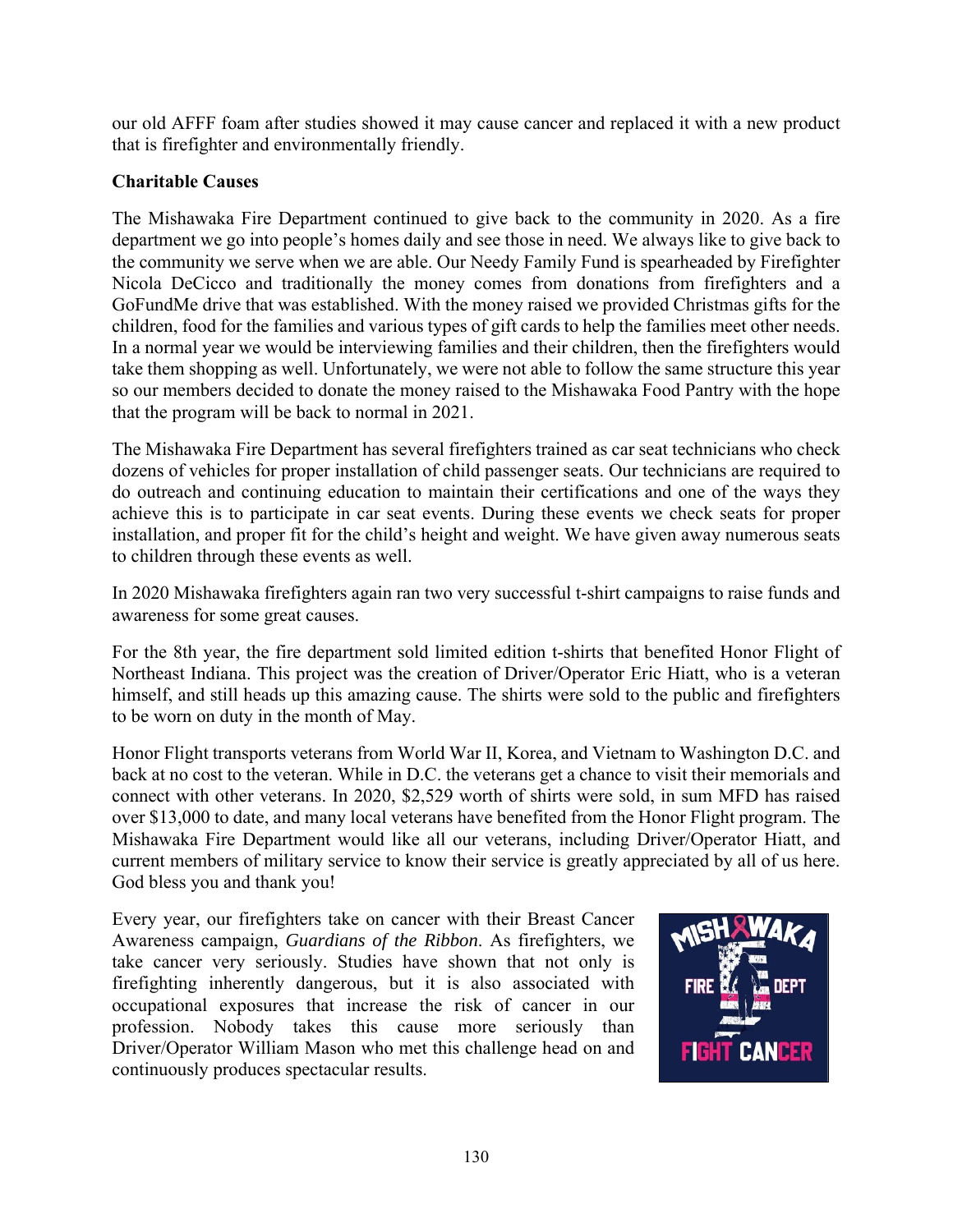A different limited edition, pink t-shirt is created every year and is worn through the month of October to raise money and awareness for breast cancer patients and survivors. Because of the firefighters' efforts and outreach, 2020 was another great fundraising year with 409 shirts and face masks sold, raising \$4,539.

Once again, we were proud to have partnered for this fundraiser with an incredible, local business called EyeCandy Apparel and its owner Candance Brown. All proceeds raised in this campaign went to an amazing woman we got to know, Tammy Thomas. Our department would like to thank all those who donated, along with our members, for their gracious and generous gifts to make this experience possible.

Lastly, our firefighters continued to fund and distribute two \$1,000 college scholarships for local students from the City of Mishawaka. Funds were raised through other functions, such as their annual golf outing.

## **Public Service**

The Fire Department also performs, at no extra cost to the citizens, many hours of public service and education. Some of the many examples of additional public services provided are fire extinguisher training and demonstrations, smoke detector installations, car seat inspections and installations, Survive Alive, Little Red, Fitness with a First Responder, MDA Fill the Boot, and on Veterans Day firefighters place flags on the grave sites of our military veterans. The members of the Mishawaka Fire Department performed countless man-hours of public service to its community in 2020, interacting with close to 1,510 adults and children in person and countless virtually.

# **Accomplishments**

As many new ways of doing business changed in 2020 some things remained the same. Our members continued to provide

amazing service to our city day in and out and below are a few that were recognized for their actions.

In March, Fire Marshal George Schafer was awarded the President's Award from the Indiana Fire Inspectors Association for his years of dedicated service to protection of our community by his countless fire prevention efforts.

In June, Captain William Conyers and Firefighter Austin Borlik both received the tremendous honor by being selected as EMS Provider and Firefighter of the year by the VFW of Indiana. These two outstanding servants not only won this award by the VFW for the State of Indiana, but both were also VFW national recipients as well. Both of these gentlemen were selected for their exemplary efforts and the high level of service and dedication they display routinely.